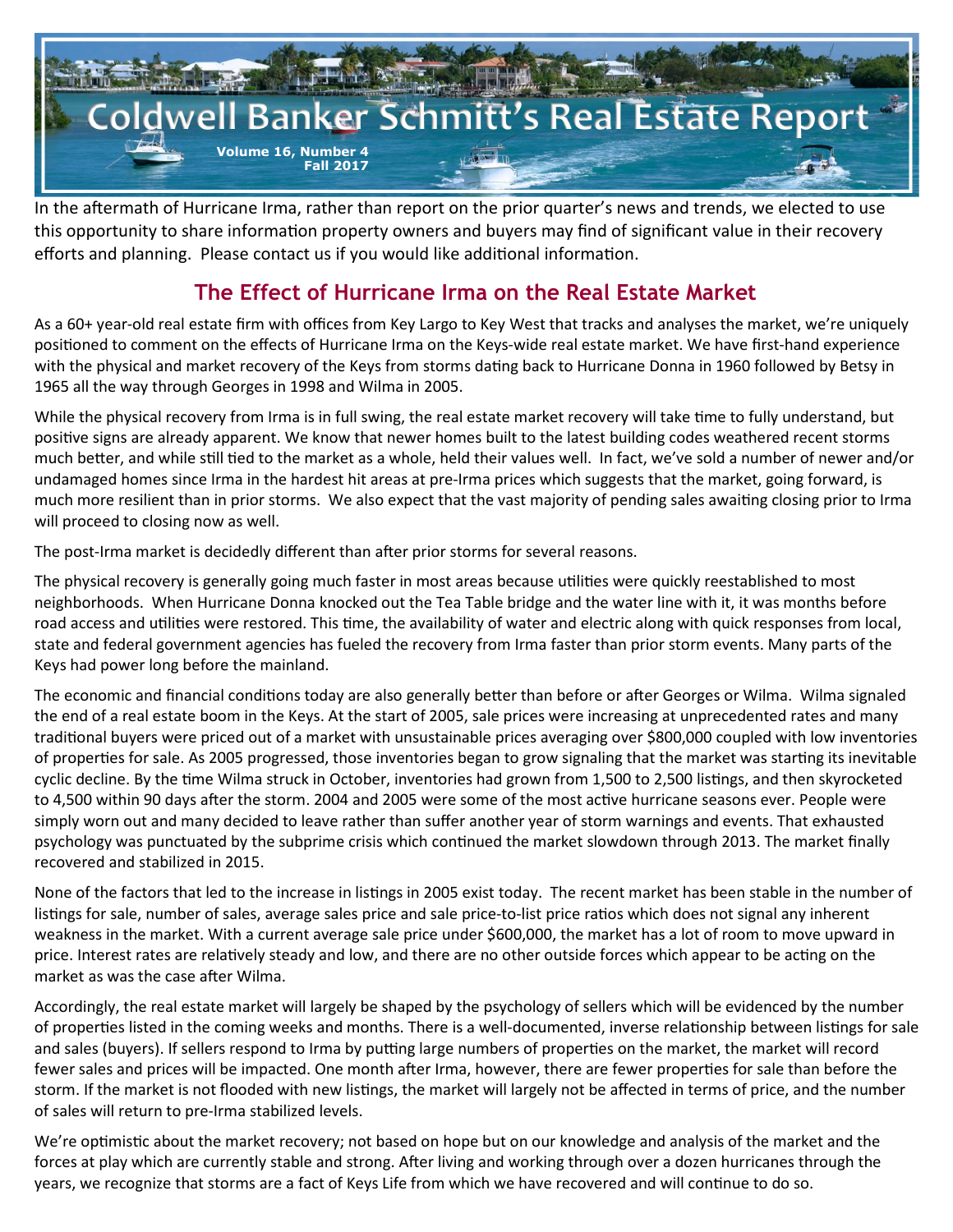### **How the Little-Known Casualty Losses Tax Code Provision Can Benefit You**

The deduction of casualty losses tax code provision for income tax purposes can help mitigate the financial losses property owners have suffered as a result of Hurricane Irma including owners of rental homes and commercial property as well. (Casualty loss is defined as damage, loss, or destruction of your property due to a sudden or unexpected event such as a hurricane. Normal wear and tear does not apply.)

The casualty loss rules are different for properties held for personal use vs. business use. Vacation rentals that meet the IRS definition of business use will qualify under those rules.

Internal Revenue Service Topic 515 provides basic guidance as to the deducbility, for U.S. income tax purposes, of property losses resulting from Hurricane IRMA. For personal-use property such as a personal residence, the deductible loss is equal to the lesser of:

- The adjusted tax basis of the property, or
- The decrease in fair market value of the property caused by Hurricane IRMA,

So, here is how it generally works for a home used as personal, non-rental property: If the home is insured, the casualty loss can cover the deductible and any other portion of the loss not covered by insurance like docks and landscaping. Accordingly, if a home is worth \$500,000 before the storm and \$400,000 after the storm (determined by appraisal of both the beforeand after-Hurricane IRMA fair market values of the damaged property), and the homeowner gets a \$50,000 payment from his insurance company, then the Casualty Loss deduction would be \$50,000 subject to any existing rules that require the loss to exceed a percentage of the taxpayer's Adjusted Gross Income (AGI.)

Casualty losses can and do include losses that are uninsurable like landscaping, pools, docks, etc. that can very significantly reduce the value of a property.

The rules for commercial or income-producing properties do not include any AGI reductions.

The casualty loss will be filed with the 2017 tax return. Consult with an accountant for more information on your specific needs. Be sure to take photos to document the damage for the appraiser. More information can be found at www.irs.gov/ publications/p547.

#### **How Hurricane Events Affect Pending and Contingent Transactions**

Many buyers and sellers of Florida Keys properties have questions about how pending or contingent transactions will continue in light of Hurricane Irma.

There are two controlling provisions of the standard FAR/BAR "As Is" Residential contract (which is the commonly-used contract form) that specifically deal with hurricane events and the impact of them on pending and contingent transactions, and provide most of the guidance the parties will need in this respect. Standard "G" *Force Majeure* and Standard "M" deal with the specific extensions of time related to the contract and damage thresholds for cancellation related to property restoration.

The Force Majeure provision states that all buyer and seller deadlines for any obligations under the contract such as financing approvals and inspections (if they were unexpired prior to Irma), surveys, title work and closings are extended for up to 7 days once the aftermath of the hurricane (including the lack of electricity and internet services) no longer prevents the fulfillment of such obligations. The parties must be given notice that all third-party vendors are operational *before the clock starts ticking.* 

The closing date is extended for a maximum of 30 days from the contract Closing date.

After these time periods have elapsed either party may cancel the contract or the parties may agree to extend the contract terms and continue to a closing at a later date. The Risk of Loss Standard establishes 1.5% of the purchase price as the threshold for the cost of restoration of property damage. If the property is not damaged or the cost of restoration is less than 1.5% of the purchase price, then the parties are obligated to close under the contract assuming all other contingencies have or will be met. Given the difficulty in effecting restoration prior to closing in the next 30 days or less – especially considering the small labor pool relative to the amount of overall recovery work -- it is altogether likely that the property restoration may not be complete prior to closing.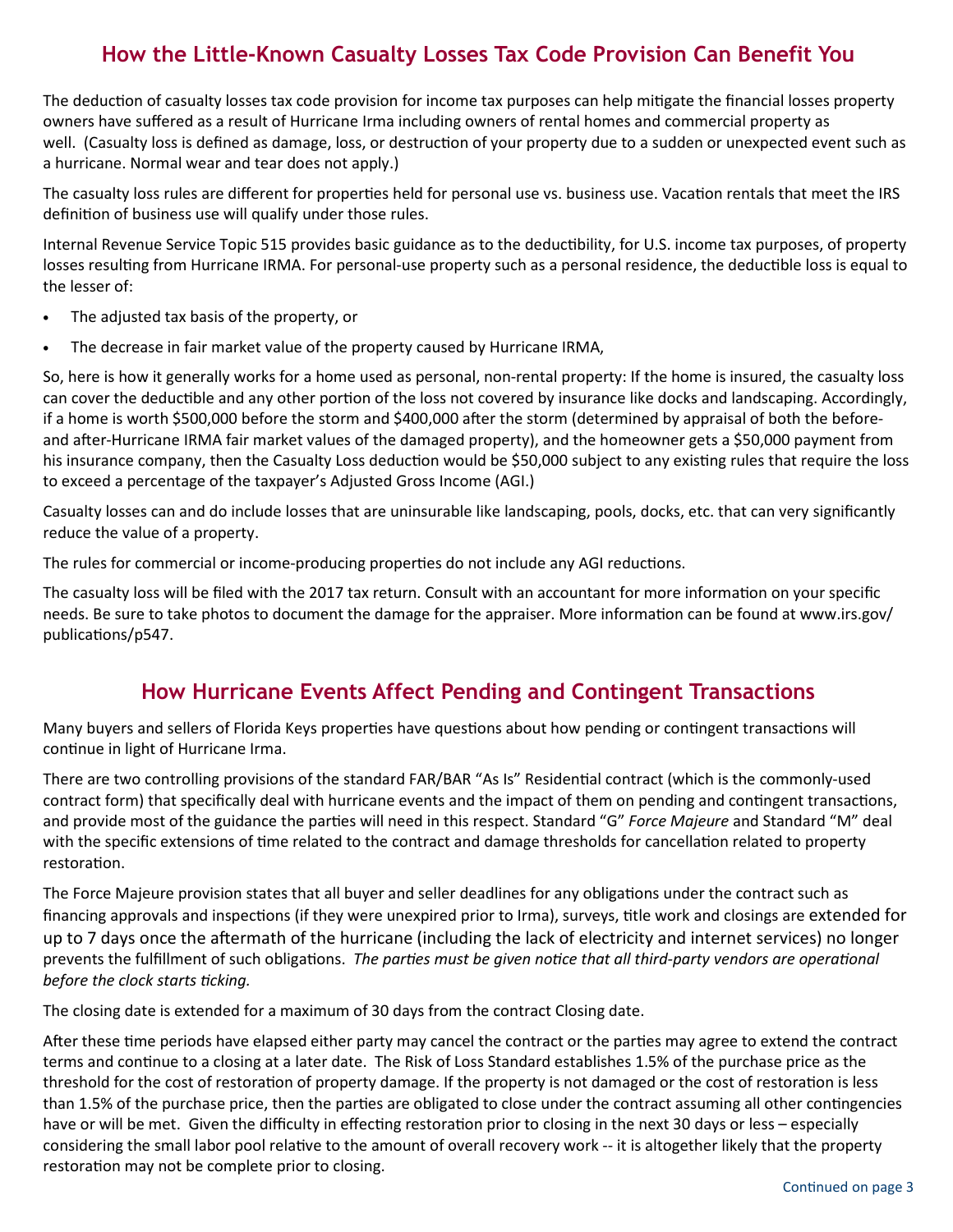The contract anticipates that eventuality and provides for 125% of the "ESTIMATED cost to complete restoration (not to exceed 1.5% of the purchase price) to be escrowed at closing."

If the cost of restoration exceeds 1.5% of the purchase price then the buyer may cancel the contract or accept the property along with 1.5% of the purchase price and proceed to closing.

The parties are certainly free to negotiate the percentage amount upward if they so choose. The 1.5% restoration cost includes the cost of pruning and removing of damaged trees but does not include the cost of replacement of the damaged trees. The Seller is not obligated to replace landscaping.

This does not re-open any contingencies in the contract including inspections, right to cancel, and financing. The lender may, however, reasonably request a reinspect prior to funding.

### **Monroe County Substantial Damage Assessment and Floodplain Regulations**

Property owners will face many challenges in recovering from Hurricane Irma. Recovery and rebuilding the community will focus on making homes and businesses more resilient. Newer structures built to current code and elevated were far less damaged.

Inspection teams are currently accessing properties that have "substantial damage," as defined by the National Flood Insurance Program. It's common to think substantial damage merely describes a structure that has sustained a large amount of damage by a flood or other disaster. In reality, "substantial damage" is a specific term. It applies to a damaged structure in a Special Flood Hazard Area – or floodplain – for which the total cost of repairs is 50 percent or more of the structure's adjusted market value before the disaster occurred, regardless of the cause of damage. (These rules apply to BOTH pre- and post-FIRM structures.)

Market value means the county property appraiser's value of the structure plus 20 percent, or alternately, a value of the structure established by appraisal. Land value is excluded from the determination. For example, if a structure's adjusted market value before the damage was \$200,000 and repairs are estimated to cost \$120,000, that structure is "substantially damaged."

It's important to know the percentage of structural damage because that information helps property owners decide whether to repair or replace a damaged dwelling. If the total cost of repair or renovations exceeds 50% of the value of the structure, you may be subject to bringing the dwelling up to current codes. That includes elevating the dwelling above the base flood elevation. If you disagree with a decision about substantial damage, you may submit a complete cost estimate for the repair of **all damages sustained by your home** that is prepared and signed by a licensed general contractor. Your contractor will be required to sign an affidavit indicating the cost estimate submitted includes all damages to your home, not just structural. The total cost of all projects applies. This means a contractor cannot break the job up into smaller projects with separate permits to fly under the radar. The total of all projects must be added up and counted as one. In fact, some communities require that projects be calculated cumulatively over several years. Check with local authorities to see if this applies to you.

All communities in Monroe County participate in the National Flood Insurance Program and are required to have floodplain regulations and make substantial damage determinations. Flood Damage Prevention Ordinances must be in place for residents of a community to purchase subsidized flood insurance through the National Flood Insurance Program (NFIP).

With the vast impacts of Hurricane Irma, Local officials, FEMA staff, State Floodplain Management Staff, and FEMA contractors are making inspections in the Keys and will continue visual inspections throughout the coming weeks and months to calculate substantial damage.

ALL property owners should check with local building officials to determine if permits for repair are required BEFORE beginning work. The County Building Official, Rick Griffin, has exempted permit requirements up until Nov. 11, 2017 for work that would eliminate imminent danger to life or to prevent further property damage caused by Hurricane Irma. On Sept. 25, 2017, the Monroe County Building Department started accepting permit applications (exempted from permitting fees for a limited time) for a variety of purposes.

Property owners who have a flood insurance policy and a substantially damaged building in a Special Flood Hazard Area may be able to use additional funds from their flood insurance policy (up to \$30,000) to help defray the costs of elevating, relocating or demolishing a structure. For more information on this provision – also known as Increased Cost of Compliance – contact your insurance agent. National Flood Insurance Program policyholders, who have questions about their flood insurance policy or the claims process, and disaster survivors, who have general questions about the National Flood Insurance Program, can contact the support hotline by calling 1-(800)-621-3362.